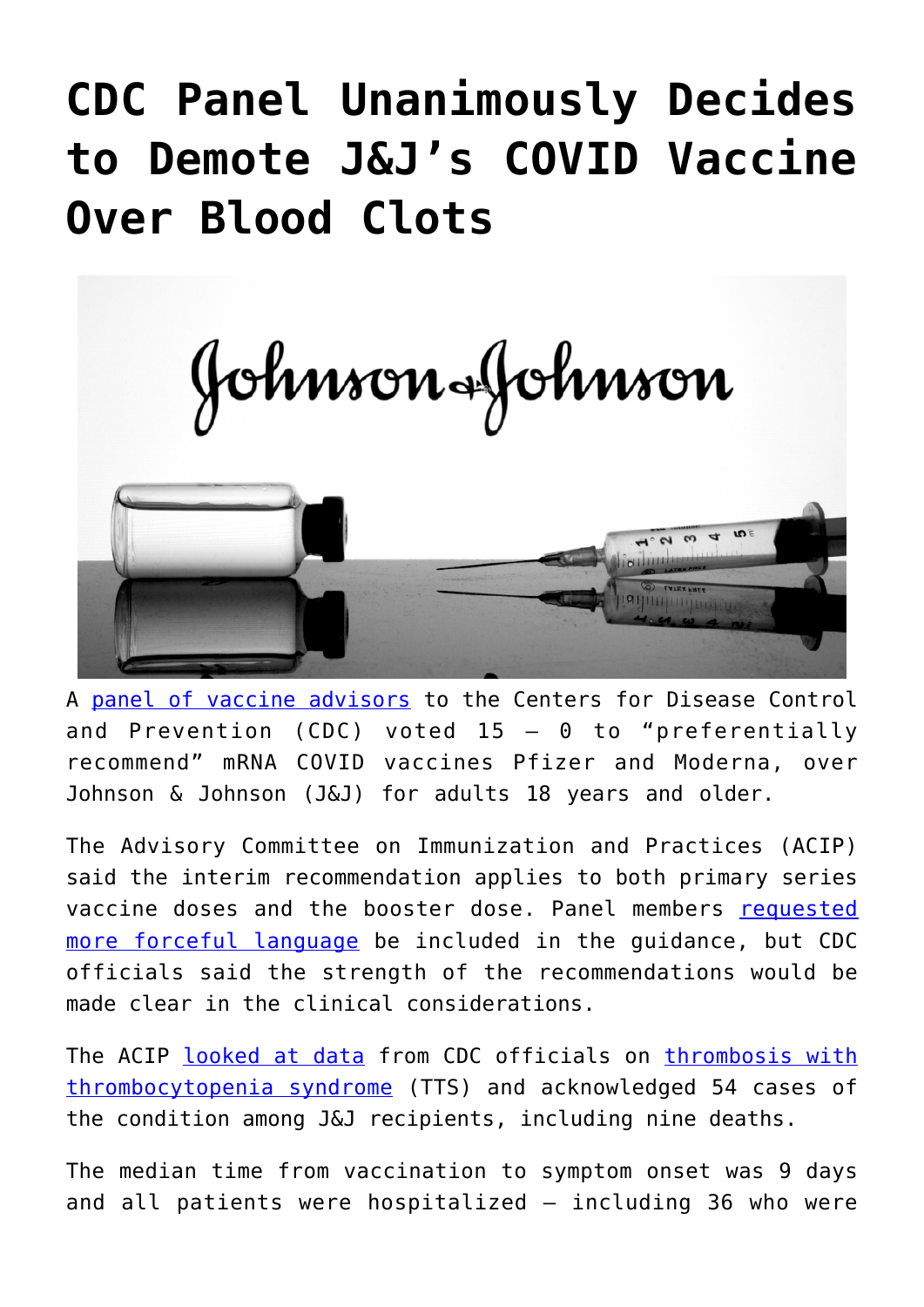admitted to the ICU. The median age of cases was about 45 but ranged in age from 18 to 70. Thirty-seven cases were in women and more than half (54%) of cases had [cerebral venous sinus](https://www.hopkinsmedicine.org/health/conditions-and-diseases/cerebral-venous-sinus-thrombosis#:~:text=Cerebral%20venous%20sinus%20thrombosis%20(CVST)%20occurs%20when%20a%20blood%20clot,brain%20tissues%2C%20forming%20a%20hemorrhage.) [thrombosis](https://www.hopkinsmedicine.org/health/conditions-and-diseases/cerebral-venous-sinus-thrombosis#:~:text=Cerebral%20venous%20sinus%20thrombosis%20(CVST)%20occurs%20when%20a%20blood%20clot,brain%20tissues%2C%20forming%20a%20hemorrhage.) (CVST). All cases occurred after the initial vaccine dose.

"The [additional TTS cases](https://www.wsj.com/articles/cdc-advisers-review-blood-clotting-risk-associated-with-j-js-covid-19-vaccine-11639662363) and reported deaths are concerning," said Dr. Helen Keipp Talbot, an infectious-disease specialist at Vanderbilt University Medical Center and member of the ACIP.

The rate of cases is higher than previously estimated in both men and women, and in a wider age range, officials said. Although the CDC's COVID-19 Vaccine Task Force [excluded](https://www.cdc.gov/vaccines/acip/meetings/downloads/slides-2021-12-16/02-COVID-See-508.pdf) "reports where [the] only thrombosis is ischemic stroke or myocardial infarction," which significantly reduced the number of coagulopathy disorders.

Cases were also excluded if the individual had concurrent COVID infection.

Among the nine deaths, all had features of severe CVST a [condition](https://www.hopkinsmedicine.org/health/conditions-and-diseases/cerebral-venous-sinus-thrombosis#:~:text=Cerebral%20venous%20sinus%20thrombosis%20(CVST)%20occurs%20when%20a%20blood%20clot,brain%20tissues%2C%20forming%20a%20hemorrhage.) that occurs when a blood clot forms in the brain's venous sinuses and prevents blood from draining out of the brain. Seven cases had [confirmed](https://www.medpagetoday.com/infectiousdisease/covid19vaccine/96244?xid=NL_breakingnewsalert_2021-12-16&eun=g1346736d0r&utm_source=Sailthru&utm_medium=email&utm_campaign=JJacipAlert_121621&utm_term=NL_Daily_Breaking_News_Active) CVST and four received a craniectomy or craniotomy for a brain hemorrhage.

"We've been struck when we've been doing these cases by how quickly the patient deteriorates," said Isaac See of the CDC, who noted the median time from admission to death was 1 day.

See added that in most cases, the condition is too rapid "for much more to be done."

## **FDA updates fact sheet for J&J over**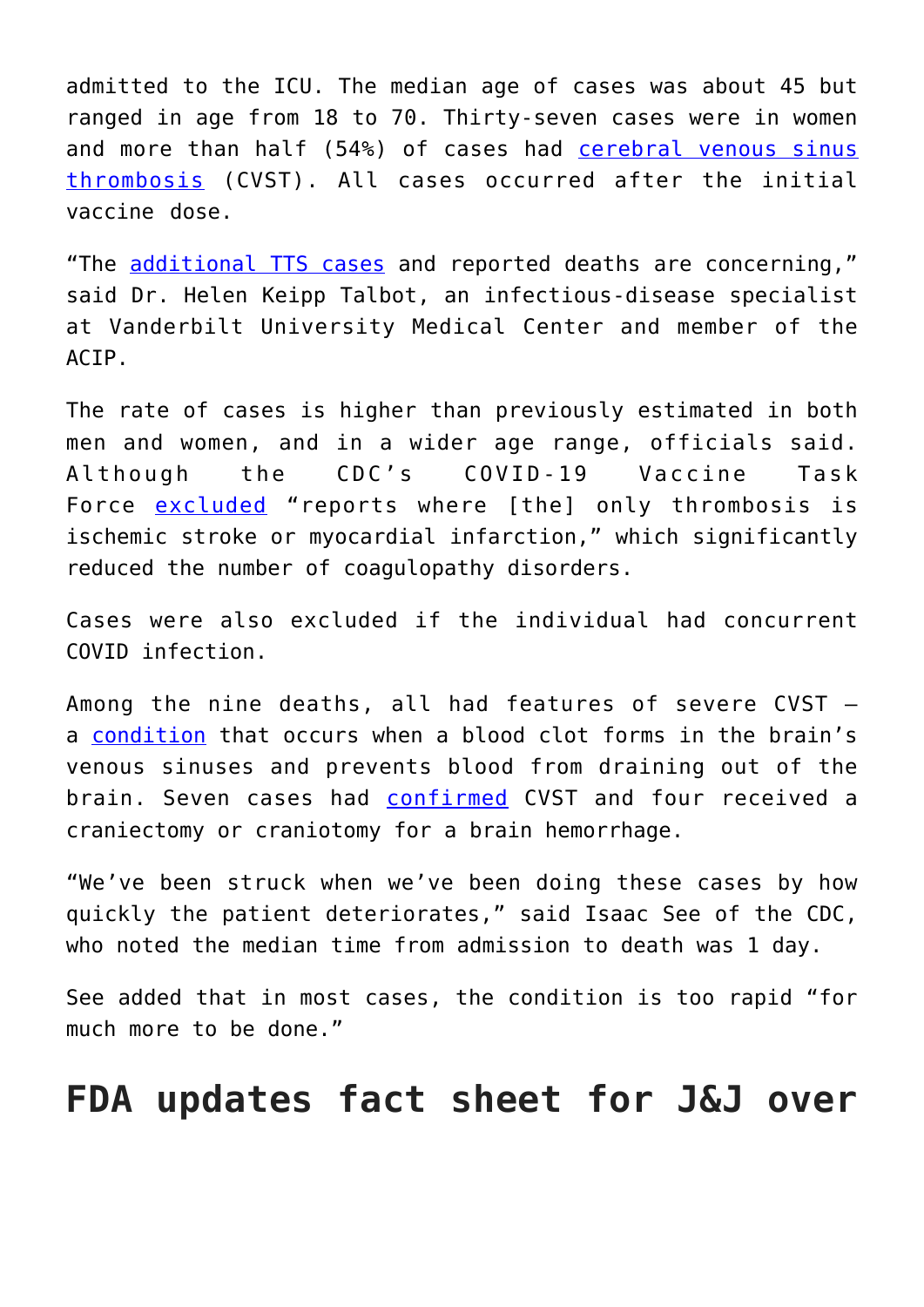## **blood clots**

The U.S. Food and Drug Administration (FDA) on Dec. 14, [updated their fact sheets](https://www.fda.gov/emergency-preparedness-and-response/coronavirus-disease-2019-covid-19/janssen-covid-19-vaccine) for emergency use authorization (EUA) of the J&J vaccine, marketed under the company's Janssen subsidiary, adding a contraindication to the shot for adults with a history of TTS following J&J or any other adenovirusvectored vaccine.

Yet, the agency did not add a contraindication for people with pre-existing conditions, including coagulation disorders, or for those who may have experienced blood clots after receiving an mRNA vaccine.

The [FDA noted](https://www.fda.gov/emergency-preparedness-and-response/coronavirus-disease-2019-covid-19/janssen-covid-19-vaccine) TTS was reported in men and women, in a wide range of ages, with the highest rate in women aged 30 to 49. The agency noted approximately 15% of TTS cases were fatal.

## **ACIP stops short of pulling J&J vaccine**

The ACIP [did not recommend](https://www.cdc.gov/vaccines/acip/meetings/index.html) removing the J&J vaccine from the market over concerns it would leave some adults without protection. J&J is used most often in individuals who are homeless, prisoners or from rural areas — population groups that one ACIP member noted are least likely to have informed consent.

Other panel members felt that J&J's vaccine should remain available to anyone who is appropriately informed of the risks, an approach not taken with other products like hydroxychloroquine and ivermectin — FDA-approved drugs with strong safety profiles, that many scientists and patients desire to use off-label for the treatment of COVID.

"I cannot recommend a vaccine that's associated with a condition that may lead to death," said [Pablo Sánchez,](https://people.ohioinnovationexchange.org/9206-pablo-sanchez)